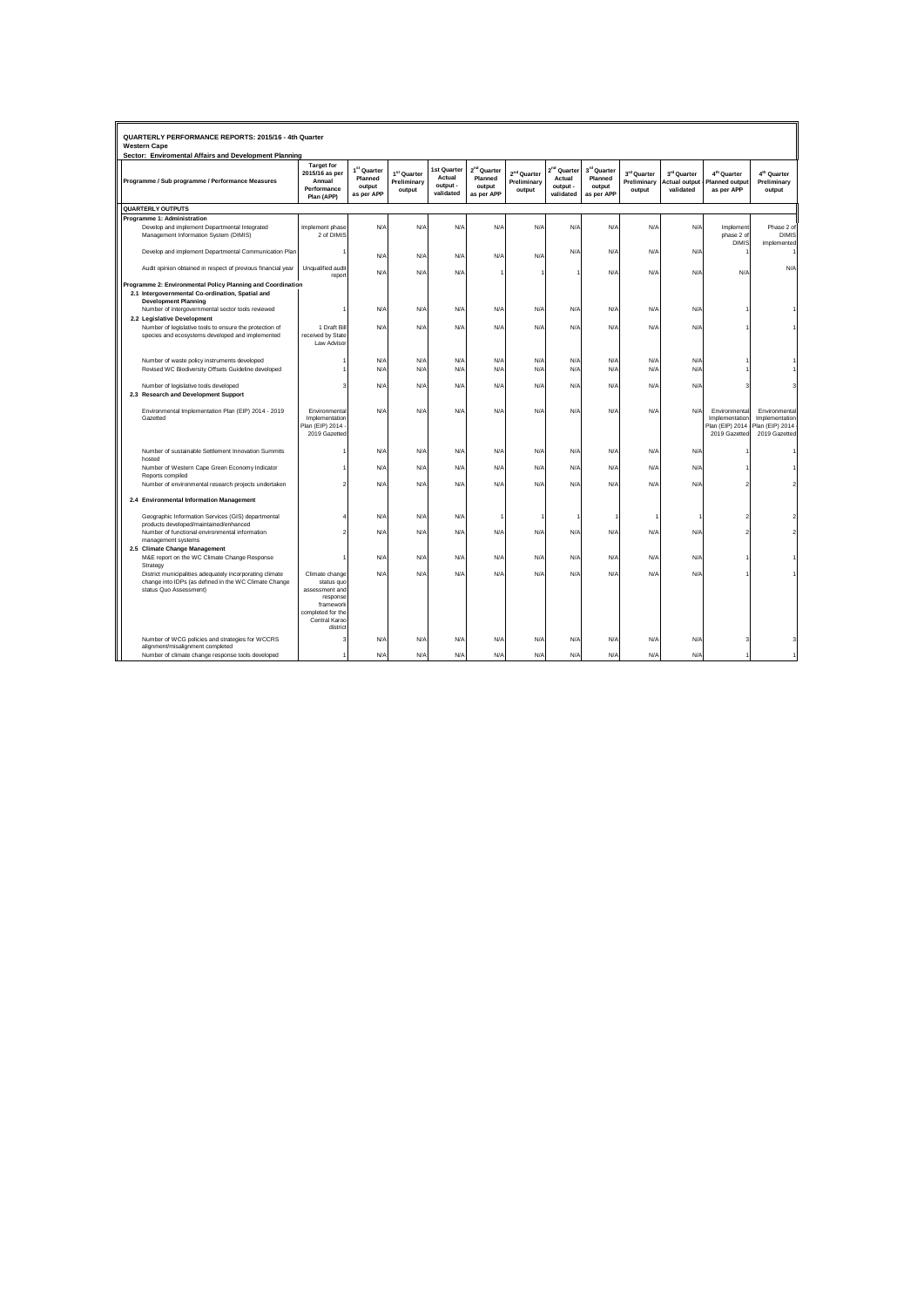| Programme / Sub programme / Performance Measures                                                                                           | <b>Target for</b><br>2015/16 as per<br>Annual<br>Performance<br>Plan (APP) | 1 <sup>st</sup> Quarter<br>Planned<br>output<br>as per APP | 1st Quarter<br>Preliminary<br>output | 1st Quarter<br>Actual<br>output -<br>validated | 2 <sup>nd</sup> Quarter<br>Planned<br>output<br>as per APP | $2nd$ Quarter<br>Preliminary<br>output | 2 <sup>nd</sup> Quarter<br>Actual<br>output -<br>validated | 3rd Quarter<br>Planned<br>output<br>as per APP | 3rd Quarter<br>Preliminary<br>output | 3rd Quarter<br><b>Actual output</b><br>validated | 4 <sup>th</sup> Quarter<br><b>Planned output</b><br>as per APP    | 4 <sup>th</sup> Quarter<br>Preliminary<br>output                  |
|--------------------------------------------------------------------------------------------------------------------------------------------|----------------------------------------------------------------------------|------------------------------------------------------------|--------------------------------------|------------------------------------------------|------------------------------------------------------------|----------------------------------------|------------------------------------------------------------|------------------------------------------------|--------------------------------------|--------------------------------------------------|-------------------------------------------------------------------|-------------------------------------------------------------------|
| Programme 3: Compliance and Enforcement                                                                                                    |                                                                            |                                                            |                                      |                                                |                                                            |                                        |                                                            |                                                |                                      |                                                  |                                                                   |                                                                   |
| Number of investigations finalised                                                                                                         | 155                                                                        | 37                                                         | 42                                   | 42                                             | 40                                                         | 43                                     | 43                                                         | 40                                             | 28                                   | 29                                               | 38                                                                | 72                                                                |
| Number of intergovernmental compliance and enforcement<br>operations conducted                                                             | 6                                                                          | N/A                                                        | N/A                                  | N/A                                            | N/A                                                        | N/A                                    | N/A                                                        | N/A                                            | N/A                                  | N/A                                              | 6                                                                 | 6                                                                 |
| Number of litigation cases managed                                                                                                         | 58                                                                         | N/A                                                        | N/A                                  | N/A                                            | N/A                                                        | N/A                                    | N/A                                                        | N/A                                            | N/A                                  | N/A                                              | 58                                                                | 56                                                                |
| Number of appeals finalised                                                                                                                | 40                                                                         | 12                                                         | $\circ$                              | a                                              | 12                                                         | 12                                     | 12                                                         |                                                | a                                    | 9                                                | 8                                                                 | 19                                                                |
| Number of S24G applications finalised                                                                                                      | 50                                                                         | 15                                                         | 15                                   | 15                                             | 15                                                         | 19                                     | 19                                                         | 10                                             | 15                                   | 15                                               | 10                                                                | 16                                                                |
| Number of completed criminal investigations handed to the<br>NPA for prosecution                                                           | 13                                                                         | 3                                                          | ٩                                    | 3                                              | 3                                                          | 2                                      | 3                                                          |                                                | ٩                                    | 3                                                |                                                                   | $6 \overline{6}$                                                  |
| Number of administrative enforcement notices issued for<br>noncompliance with environmental legislation                                    | 125                                                                        | 30                                                         | 51                                   | 56                                             | 30                                                         | 37                                     | 37                                                         | 30                                             | 40                                   | 40                                               | 35                                                                | 44                                                                |
| Number of enforcement actions finalised for<br>noncompliance with environmental management legislation                                     | 138                                                                        | 33                                                         | 54                                   | 59                                             | 33                                                         | 40                                     | 40                                                         | 33                                             | 43                                   | 43                                               | 39                                                                | 50                                                                |
| Number of compliance inspections conducted                                                                                                 | 99                                                                         | 25                                                         | 29                                   | 31                                             | 24                                                         | 33                                     | 33                                                         | 23                                             | 22                                   | 22                                               | 27                                                                | 41                                                                |
| Number of S24G applications received                                                                                                       | 60                                                                         | 15                                                         | 14                                   | 14                                             | 15                                                         | 11                                     | 11                                                         | 15                                             | $\alpha$                             | 9                                                | 15                                                                | 5                                                                 |
| Number of S24G fines paid                                                                                                                  | 40                                                                         | 10                                                         |                                      | R                                              | 10                                                         | 10                                     | 10                                                         | 10                                             |                                      |                                                  | 10                                                                | 16                                                                |
| Programme 4: Environmental Quality Management                                                                                              |                                                                            |                                                            |                                      |                                                |                                                            |                                        |                                                            |                                                |                                      |                                                  |                                                                   |                                                                   |
| 4.1 Impact Management                                                                                                                      |                                                                            |                                                            |                                      |                                                |                                                            |                                        |                                                            |                                                |                                      |                                                  |                                                                   |                                                                   |
|                                                                                                                                            |                                                                            |                                                            |                                      |                                                |                                                            |                                        |                                                            |                                                |                                      |                                                  |                                                                   |                                                                   |
| Number of Provincial Environmental Impact Assessment<br>System evaluation reports                                                          |                                                                            | N/A                                                        | N/A                                  | N/A                                            | N/A                                                        | <b>N/A</b>                             | N/A                                                        | N/P                                            | N/A                                  | <b>N/A</b>                                       |                                                                   |                                                                   |
| Percentage of EIA applications finalized within legislated<br>timeframes                                                                   | 95%                                                                        | 95%                                                        | 80%                                  | 76%                                            | 95%                                                        | 85%                                    | 90%                                                        | 95%                                            | 98.40%                               | 97%                                              | 95%                                                               | 100%                                                              |
| 4.2 Air Quality Management                                                                                                                 |                                                                            |                                                            |                                      |                                                |                                                            |                                        |                                                            |                                                |                                      |                                                  |                                                                   |                                                                   |
| Report on the Annual State of Air Quality Management                                                                                       | 1(2014)                                                                    | N/A                                                        | N/A                                  | N/A                                            | N/A                                                        | N/A                                    | N/A                                                        | N/A                                            | N/A                                  | N/A                                              |                                                                   |                                                                   |
| Number of stations continuously monitoring ambient air<br>quality                                                                          | 11                                                                         | N/A                                                        | N/A                                  | N/A                                            | N/A                                                        | N/A                                    | N/A                                                        | N/A                                            | N/A                                  | N/A                                              | 11                                                                | 11                                                                |
| Progress Report of Air Quality Health Risk Assessment                                                                                      | Progress Report<br>of Air Quality<br><b>Health Risk</b><br>Assessment      | N/A                                                        | N/A                                  | N/A                                            | N/A                                                        | N/A                                    | N/A                                                        | N/A                                            | N/A                                  | N/A                                              | Progress<br>Report of Air<br>Quality Health<br>Risk<br>Assessment | Progress<br>Report of Air<br>Quality Health<br>Risk<br>Assessment |
| Number of designated organs of state with approved and<br>implemented AQMP's                                                               | 3                                                                          | N/A                                                        | N/A                                  | N/A                                            | N/A                                                        | N/A                                    | N/A                                                        | N/A                                            | N/A                                  | N/A                                              |                                                                   | ٩                                                                 |
| Percentage of Atmospheric Emission Licenses with<br>complete applications issued within legislated time frames                             | 80%                                                                        | N/A                                                        | N/A                                  | N/A                                            | N/A                                                        | N/A                                    | N/A                                                        | N/A                                            | N/A                                  | <b>N/A</b>                                       | 80%                                                               | 100%                                                              |
| Percentage of facilities with Atmospheric Emission<br>Licences reporting to the National Atmospheric Emissions<br>Inventory System (NAEIS) | 100%                                                                       | N/A                                                        | N/A                                  | N/A                                            | N/A                                                        | N/A                                    | N/A                                                        | N/A                                            | N/A                                  | N/A                                              | 100%                                                              | 100%                                                              |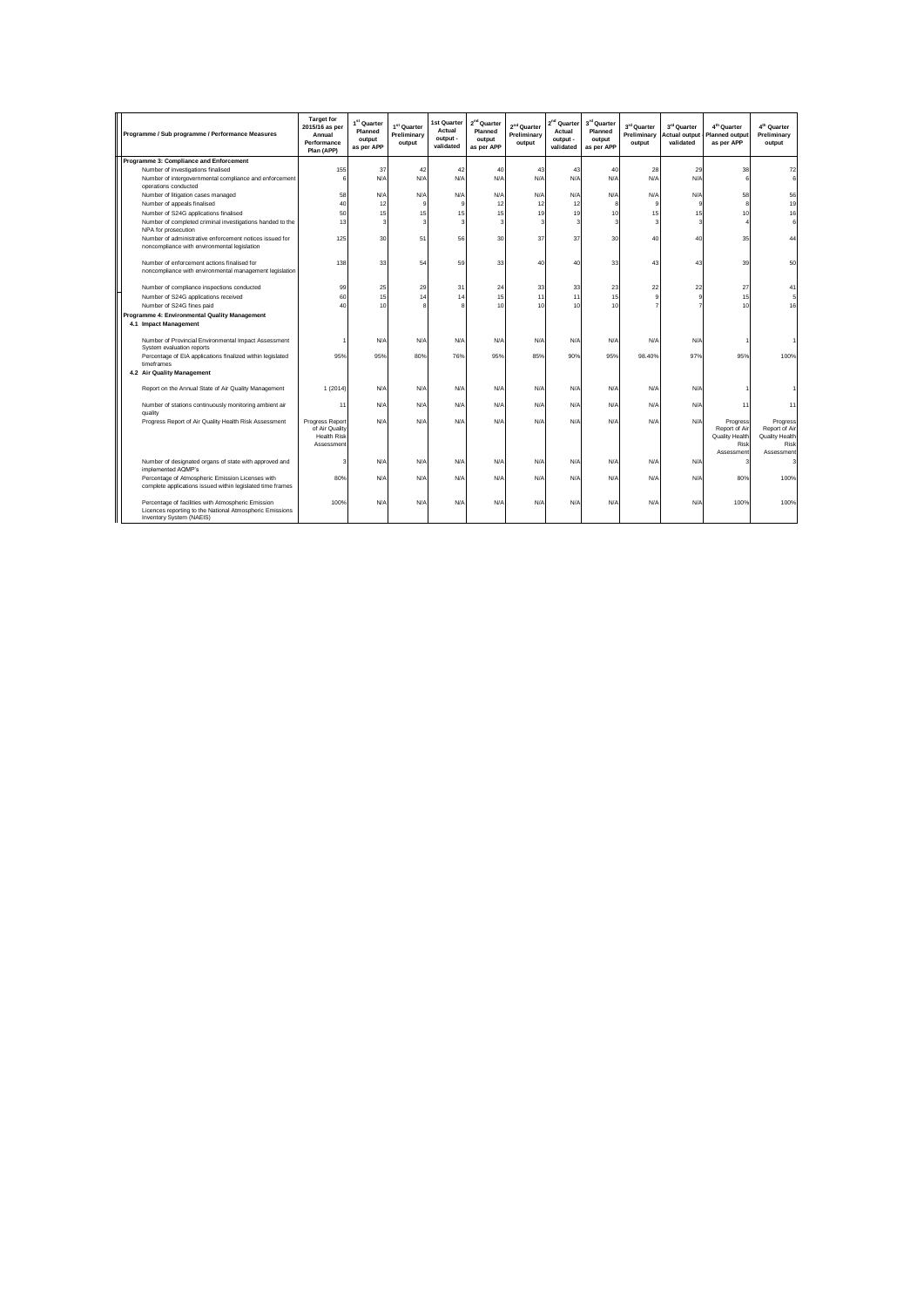| Programme / Sub programme / Performance Measures                                             | <b>Target for</b><br>2015/16 as per<br>Annual<br>Performance<br>Plan (APP)    | 1 <sup>st</sup> Quarter<br>Planned<br>output<br>as per APP | 1st Quarter<br>Preliminary<br>output | 1st Quarter<br>Actual<br>output -<br>validated | 2 <sup>nd</sup> Quarter<br>Planned<br>output<br>as per APP | 2 <sup>nd</sup> Quarter<br>Preliminary<br>output | 2 <sup>nd</sup> Quarter<br>Actual<br>output -<br>validated | 3rd Quarter<br>Planned<br>output<br>as per APP | 3rd Quarter<br>Preliminary<br>output | 3rd Quarter<br><b>Actual output</b><br>validated | 4 <sup>th</sup> Quarter<br><b>Planned output</b><br>as per APP              | 4 <sup>th</sup> Quarter<br>Preliminary<br>output                              |
|----------------------------------------------------------------------------------------------|-------------------------------------------------------------------------------|------------------------------------------------------------|--------------------------------------|------------------------------------------------|------------------------------------------------------------|--------------------------------------------------|------------------------------------------------------------|------------------------------------------------|--------------------------------------|--------------------------------------------------|-----------------------------------------------------------------------------|-------------------------------------------------------------------------------|
| 4.3 A Pollution and Waste Management                                                         |                                                                               |                                                            |                                      |                                                |                                                            |                                                  |                                                            |                                                |                                      |                                                  |                                                                             |                                                                               |
| Number of river and estuarine sites monitored in respect of<br>pollution control             | 30                                                                            | N/A                                                        | N/A                                  | N/A                                            | N/A                                                        | N/A                                              | N/A                                                        | N/A                                            | N/A                                  | N/A                                              | 30                                                                          | 30                                                                            |
| Annual Report on Sustainable Water Management Plan                                           |                                                                               | N/A                                                        | N/A                                  | N/A                                            | N/A                                                        | N/A                                              | N/A                                                        | N/A                                            | N/A                                  | N/A                                              | 1                                                                           |                                                                               |
| Number of riverine sites targeted for rehabilitation                                         | $\overline{4}$                                                                | N/A                                                        | N/A                                  | N/A                                            | N/A                                                        | N/A                                              | N/A                                                        | N/A                                            | N/A                                  | N/A                                              | 4                                                                           | $\overline{4}$                                                                |
| Number of inspections in respect of pollution control                                        | 5                                                                             | N/A                                                        | N/A                                  | N/A                                            | N/A                                                        | N/A                                              | N/A                                                        | N/A                                            | N/A                                  | N/A                                              | 5                                                                           | $\overline{7}$                                                                |
| Number of S30 cases responded to                                                             | 24                                                                            | 6                                                          | $\overline{7}$                       | $\overline{7}$                                 | 6                                                          | 9                                                | g                                                          | 6                                              | $\overline{7}$                       | 9                                                | 6                                                                           | 12                                                                            |
| Number of remediation cases responded to                                                     | 48                                                                            | 12                                                         | 18                                   | 18                                             | 12                                                         | 13                                               | 13                                                         | 12                                             | 11                                   | 10                                               | 12                                                                          | 8                                                                             |
| Waste minimisation intervention(s) undertaken for priority<br>waste streams                  |                                                                               | N/A                                                        | N/A                                  | N/A                                            | N/A                                                        | N/A                                              | N/A                                                        | N/A                                            | N/A                                  | N/A                                              | ۸                                                                           |                                                                               |
| Municipal integrated waste management infrastructure<br>assessment report                    | Phase 1 report                                                                | N/A                                                        | N/A                                  | N/A                                            | N/A                                                        | N/A                                              | N/A                                                        | N/A                                            | N/A                                  | <b>N/A</b>                                       | Phase 1 report                                                              | Phase 1 report                                                                |
| Review of Western Cape 1st Generation IWMP (Integrated<br>Waste Management Planning)         |                                                                               | N/A                                                        | N/A                                  | N/A                                            | N/A                                                        | N/A                                              | N/A                                                        | N/A                                            | N/A                                  | N/A                                              | 1                                                                           | -1                                                                            |
| Hazardous waste intervention(s) undertaken                                                   |                                                                               | N/A                                                        | N/A                                  | N/A                                            | N/A                                                        | N/A                                              | N/A                                                        | N/A                                            | N/A                                  | N/A                                              | 1                                                                           |                                                                               |
| Waste management planning interventions undertaken                                           |                                                                               | N/A                                                        | N/A                                  | N/A                                            | N/A                                                        | N/A                                              | N/A                                                        | N/A                                            | N/A                                  | N/A                                              | 1                                                                           |                                                                               |
| Annual state of waste management report developed                                            |                                                                               | N/A                                                        | N/A                                  | N/A                                            | N/A                                                        | N/A                                              | N/A                                                        | N/A                                            | N/A                                  | N/A                                              | 1                                                                           | 1                                                                             |
| Percentage of Waste Licence applications finalised within<br>legislated timeframes           | 95%                                                                           | 95%                                                        | 67%                                  | 67%                                            | 95%                                                        | 89%                                              | 100%                                                       | 95%                                            | 100%                                 | 100%                                             | 95%                                                                         | 100%                                                                          |
| Programme 5: Biodiversity Management                                                         |                                                                               |                                                            |                                      |                                                |                                                            |                                                  |                                                            |                                                |                                      |                                                  |                                                                             |                                                                               |
| 5.1 Biodiversity and Protected Area Planning and<br>Management                               |                                                                               |                                                            |                                      |                                                |                                                            |                                                  |                                                            |                                                |                                      |                                                  |                                                                             |                                                                               |
| Western Cape Provincial Biodiversity Strategy and Action<br>Plan (PBSAP)                     | <b>Final Draft</b><br>signed off by the<br>HOD                                | N/A                                                        | N/A                                  | N/A                                            | N/A                                                        | N/A                                              | N/A                                                        | N/A                                            | N/A                                  | N/A                                              |                                                                             |                                                                               |
| Eco-Invest Programme developed and implemented                                               |                                                                               | N/A                                                        | N/A                                  | N/A                                            | N/A                                                        | N/A                                              | N/A                                                        | N/A                                            | N/A                                  | N/A                                              |                                                                             |                                                                               |
| Number of hectares in the conservation estate                                                | Previous year<br>+10 000 Ha                                                   | N/A                                                        | N/A                                  | N/A                                            | N/A                                                        | N/A                                              | N/A                                                        | N/A                                            | N/A                                  | N/A                                              | 10 000 Ha                                                                   | 12 491.56 Ha                                                                  |
| 5.2 Western Cape Nature Conservation Board                                                   |                                                                               |                                                            |                                      |                                                |                                                            |                                                  |                                                            |                                                |                                      |                                                  |                                                                             |                                                                               |
| Oversight report on the performance of CapeNature                                            |                                                                               | N/A                                                        | N/A                                  | N/A                                            | N/A                                                        | N/A                                              | N/A                                                        | N/A                                            | N/A                                  | N/A                                              |                                                                             |                                                                               |
| Percentage of area of state managed protected areas                                          | 87%                                                                           | N/A                                                        | $N/\rho$                             | N/A                                            | N/A                                                        | N/A                                              | N/A                                                        | N/A                                            | N/A                                  | N/A                                              | 87%                                                                         | 74%                                                                           |
| assess with a METT score above 67%4<br>Number of permits issued within legislated timeframes | 4800                                                                          | 1 200                                                      | 1 2 3 4                              | 1 2 8 2                                        | 1 2 0 0                                                    | 1 3 5 2                                          | 1 3 5 2                                                    | 1 200                                          | 1 1 2 0                              | 1 1 2 0                                          | 1 2 0 0                                                                     | 1 1 8 3                                                                       |
| 5.3 Coastal Management                                                                       |                                                                               |                                                            |                                      |                                                |                                                            |                                                  |                                                            |                                                |                                      |                                                  |                                                                             |                                                                               |
|                                                                                              |                                                                               |                                                            |                                      |                                                |                                                            |                                                  |                                                            |                                                |                                      |                                                  |                                                                             |                                                                               |
| Finalisation and implementation of the Provincial Coastal<br>Management Programme            | Provincial<br>Coastal<br>Management<br>Programme<br>approved by<br>Provincial | N/A                                                        | N/A                                  | N/A                                            | N/A                                                        | N/A                                              | N/A                                                        | N/A                                            | N/A                                  | N/A                                              | Provincial<br>Coasta<br>Management<br>Programme<br>approved by<br>Provincia | Provincial<br>Coastal<br>Management<br>Programme<br>approved by<br>Provincial |
|                                                                                              | Minister                                                                      |                                                            |                                      |                                                |                                                            |                                                  |                                                            |                                                |                                      |                                                  | Minister                                                                    | Minister                                                                      |
| Finalise the estuarine management plan for the Breede<br>River estuary                       |                                                                               | N/A                                                        | N/A                                  | N/A                                            | N/A                                                        | N/A                                              | N/A                                                        | N/A                                            | N/A                                  | N/A                                              |                                                                             |                                                                               |
| Completion of technical determination of the Eden coastal<br>Setback line                    |                                                                               | N/A                                                        | N/A                                  | N/A                                            | N/A                                                        | N/A                                              | N/A                                                        | N/A                                            | N/A                                  | N/A                                              |                                                                             |                                                                               |